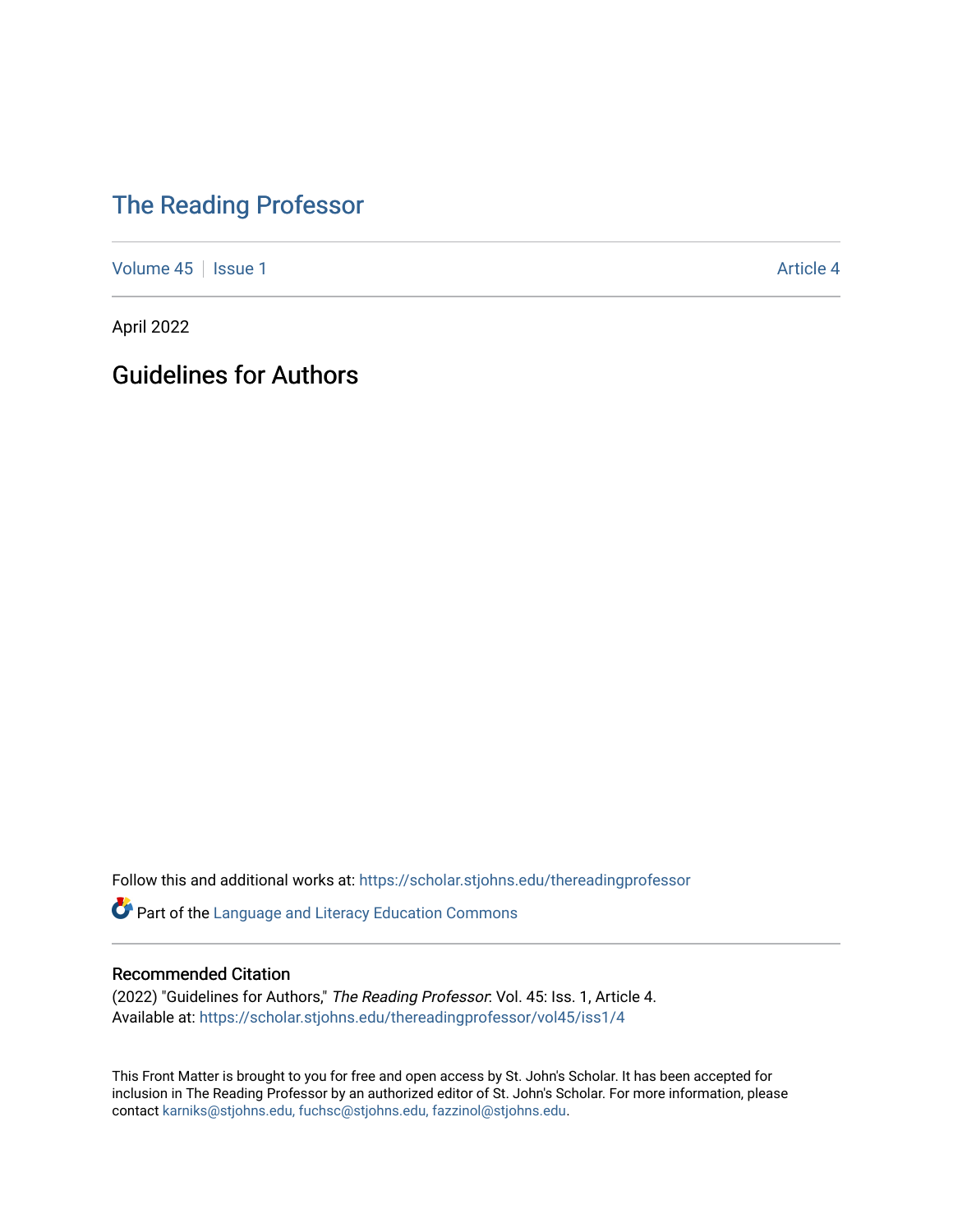## **Guidelines for Authors**

**Note: No manuscript will be reviewed unless it conforms to APA Style, Seventh Edition. Authors should check citations in the text body to make certain that accurate surnames, dates, and other identifiers match those in the References. Reviewers will spot check manuscripts for these requirements and will not evaluate the remainder of the article if these requirements are not met.**

**Please submit articles to:**

**<https://scholar.stjohns.edu/thereadingprofessor>**

**Questions? Contact Dr. Bonnie Johnson via e-mail:** 

**johnsob3@stjohns.edu**

## **Requirements and Evaluation**

- **Manuscripts should be limited to approximately 20 pages in length (including references).**
- **Avoid inclusion of the authors' identities in any portion of the manuscript to ensure impartial reviews.**
- **Manuscripts are evaluated by at least two reviewers. If reviewers' decisions are disparate, a third reviewer will evaluate the article. Authors' names are not revealed to the reviewers until publication.**
- **Articles are evaluated according to significance of the topic**